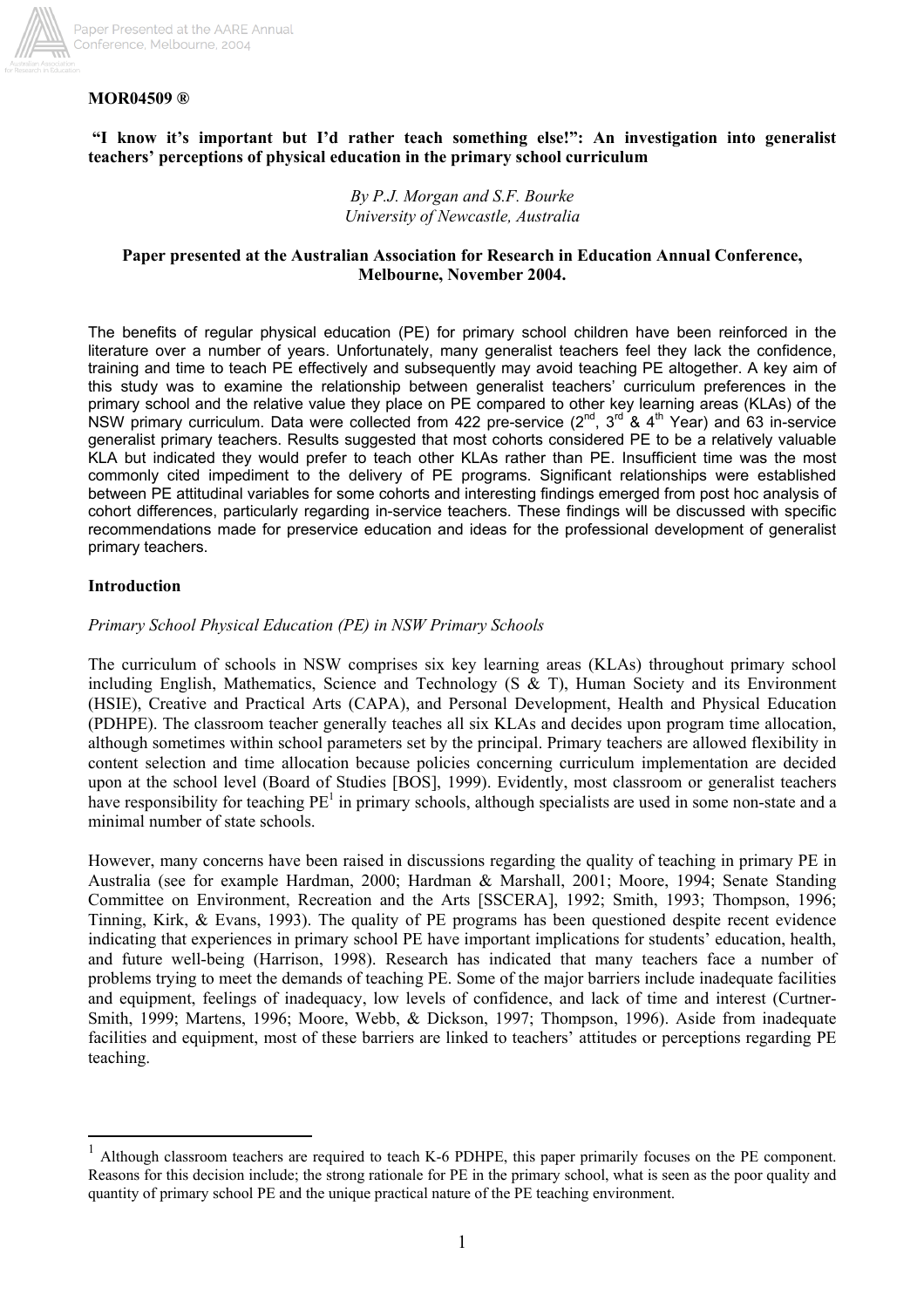

Paper Presented at the AARE Annual Conference, Melbourne, 2004

## *The Importance of Examining Teachers' Perceptions and Attitudinal Disposition*

As long as classroom teachers remain responsible for teaching PE, it seems important to consider a teacher's perceptions and attitudinal disposition. Silverman and Subramaniam (1999) noted the importance of examining attitudes, "Attitude permeates everything we do. It is an important component in all aspects of human endeavor. Attitude influences whether we begin or continue with certain activities - and whether we achieve in certain areas" (p.97). Previous research has described how teachers' beliefs and attitudes impact upon the teaching and learning process and become evident in their behaviours (Tabachnick & Zeichner, 1984). Furthermore, teachers' beliefs may differ when teaching varying subject matter (Wood, Cobb, & Yackel, 1990). Considering that classroom teachers are required to teach a variety of KLAs, beliefs specifically about different KLAs and teachers' perceptions of a KLA's value need to be assessed. A teacher's perceptions or affective disposition may have a profound affect on a student's attitude to PE (Aicinena, 1991; Carlson, 1995) and subsequently exert a significant influence on a pupil's PE experience (Lawson, 1983; Williams, 1989a). It is of particular significance that researchers have found that many classroom teachers hold negative attitudes towards PE (Andrews, 1987; Brumbaugh, 1987; Faucette & Patterson, 1989; Howarth, 1987, Lawson, Lawson & Stevens, 1982; Portman, 1996; Smith, 1993; Xiang, Lowy, & McBride, 2002), and question its value for children (Brumbaugh, 1987; Downey, 1979; Faucette & Patterson, 1989).

A recent study in America by Xiang et al. (2002) examined the attitudinal disposition and beliefs of preservice classroom teachers before and after a fields-based course using two open-ended questions. While the course impacted on beliefs, it had no impact on attitudinal disposition. After this course, half of the preservice classroom teachers indicated that they were not willing to teach PE. In fact, the number of students willing to teach PE decreased from pre-test to post-test. The students reported that they were more interested in academic subjects, they did not feel equipped to teach PE effectively, and the 'PE teaching environment' had a number of undesirable qualities (for example, noise, discipline problems, large classes). Additionally, some researchers have found that classroom teachers do not believe participation in PE leads to any benefits for students. In a review of research comparing specialists and non-specialists, Faucette and Hillidge (1989) outlined that many classroom teachers believed that PE possesses little value when compared to other subject areas. Downey (1979) asserted that many generalists teach PE poorly because they do not consider it to be of any value to children. Similarly, in her study of five classroom teachers, Brumbaugh (1987) found them to be uncertain of the purpose of PE and reported that they generally placed a low priority on PE in relation to other subjects.

As the teacher has a considerable influence on the attainment of favourable outcomes for students, this study focused on preservice and practising teachers of primary school PE. It has been proposed that the quality of PE is associated with a teacher's commitment to PE and the way it is perceived and valued by the teacher. Therefore, a key aim of the current study was to examine the relationship between a number of important variables relating to teaching PE for generalist teachers; curriculum preferences in the primary school, general feelings about physical education, and the relative value placed on PE compared to other KLAs of the NSW primary curriculum. Relationships between these variables would also be explored. A subsidiary aim of this study was to ascertain respondents' perceptions regarding the employment of PE specialists in the primary school and to investigate the PE teaching programs of practising teachers. Specifically, the research questions that this study sought to investigate included:

- 1. What are generalists' feelings towards PE?
- 2. What are the perceptions of generalists with regard to the importance of PE in the primary school setting relative to other KLAs?
- 3. What are the perceptions of generalists with regard to their teaching preferences concerning PE and other KLAs?
- 4a. How frequently are PE lessons taught and what type of programs are offered by inservice teachers?
- 4b. What do teachers perceive are the major inhibitors to successful implementation of K-6 PE programs?
- 5. Do respondents favour the employment of PE specialists in primary schools?
- 6. What is the relationship between all attitudinal variables relating to PE, preferences for PE teaching responsibility and types of PE programs delivered (for inservice teachers)?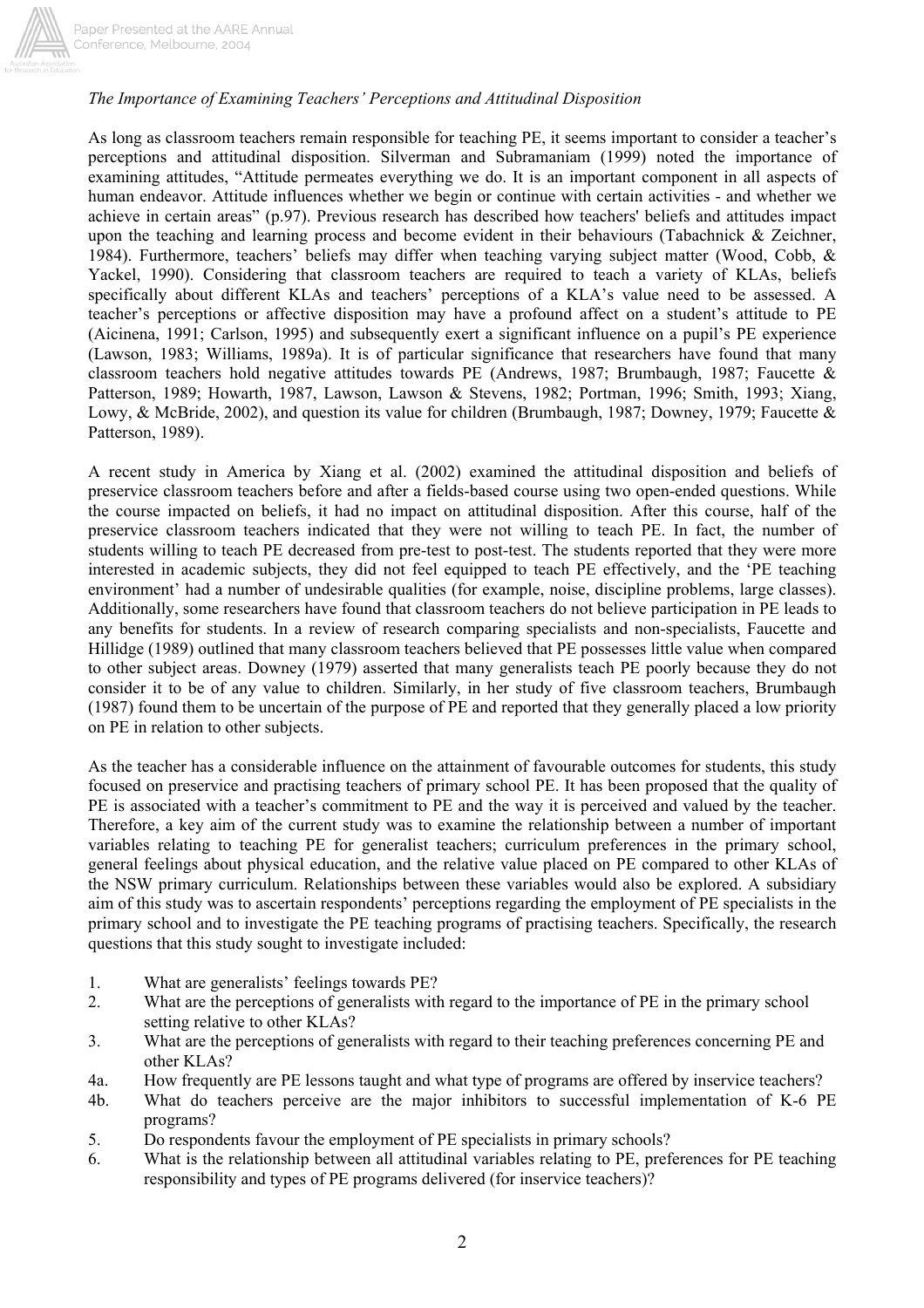

## **Method**

The following section outlines the methods/instruments used to investigate the core research questions:

## *Participants*

Data were collected from 485 preservice and inservice teachers in NSW. The preservice teacher sample consisted of students studying a double degree (Bachelor of Arts/Bachelor of Teaching), majoring in primary education in the second (n = 156), third (n = 143), or fourth year (n = 123) of their higher education at a NSW tertiary institution. The four-year integrated degree prepares students for teaching in the primary school. Primary education students enrol in two PE courses as part of their primary KLA curriculum method strand. In 2<sup>nd</sup> Year, contact time involves a one-hour mass lecture and a one-hour tutorial per week for seven weeks. In 3<sup>rd</sup> Year, a one-hour mass lecture and a two-hour tutorial is undertaken each week over nine weeks. Practical content for both courses includes activities from the four PE content strands of the K-6 Personal Development, Health, and PE (PDHPE) syllabus; Games and Sports, Gymnastics, Dance, and Active Lifestyle. All preservice teachers from each year group  $(2<sup>nd</sup>, 3<sup>rd</sup>, & 4<sup>th</sup>)$  were asked to be respondents and response rates for all cohorts were over 80 percent. The respondent categories for the inservice teachers included a random sample of classroom teachers in NSW primary schools from both the state school system and non-state school system. In total, 63 inservice teachers were included from 37 different schools. Of the total sample, approximately 86 percent ( $n = 415$ ) were female and 14 percent ( $n = 70$ ) were male. This ratio reflects the composition of the primary teaching force and is consistent with the findings of Smith (1999) who revealed that only 22.5 percent of teachers in Australian primary schools were male.

## *Data Collection Procedures*

The principal method of inquiry involved the collection of largely quantitative data from all respondents via the administration of a questionnaire. Second Year students completed the questionnaire before they had undertaken any PE teacher education and before they had completed any practicum teaching experience. Third year students completed the questionnaire immediately following completion of their compulsory PE teacher education and had experienced at least a two-week block practicum. The 4<sup>th</sup> Year students completed their questionnaire at the end of their last practicum experience at University. The 4<sup>th</sup> Year students had completed three different length practicums (2 weeks, 4 weeks, & 8 weeks of a 10-week internship). All selected inservice teachers were asked to respond to a mailed questionnaire.

### *Instrumentation*

The questionnaire utilised both select-response and open-ended questions. The following constructs were developed and examined and will be described in turn; *Feelings towards PE; Key Learning Area Importance; Curriculum Teaching Preferences; Current PE Teaching Program of Inservice Teachers; Preference for PE Teaching Responsibility*.

## *Feelings towards PE*

In general, feelings or attitudes can be indicated on a continuum from negative to positive, reflecting the direction and intensity of the attribute (Ajzen, 1988: 4). The *Toulmin Elementary Physical Education Attitude Scale (TEPEAS)* (Toulmin, 1973) was specifically designed to measure students' feelings and attitudes about PE. Items selected in this scale related to a number of key areas; program content, outcomes of program content, self-concept and level of aspiration, teacher scheduling and time, and peer group relations. The original scale was considered to have high construct validity and internal consistency and was specifically used to evaluate changes in attitudes about a particular program. The reliability coefficient for this scale was estimated to be 0.91. The *TEPEAS* instrument was modified for this study to measure teachers' feelings about PE and included 17 items, comprising a six-point Likert scale with response options from strongly disagree to strongly agree. Five items were worded negatively and were subsequently recoded before being included in scales so that higher scores for each item would indicate more positive feelings towards PE. Respondents were instructed to answer each statement thinking only about PE lessons and not school sport or after-school sport.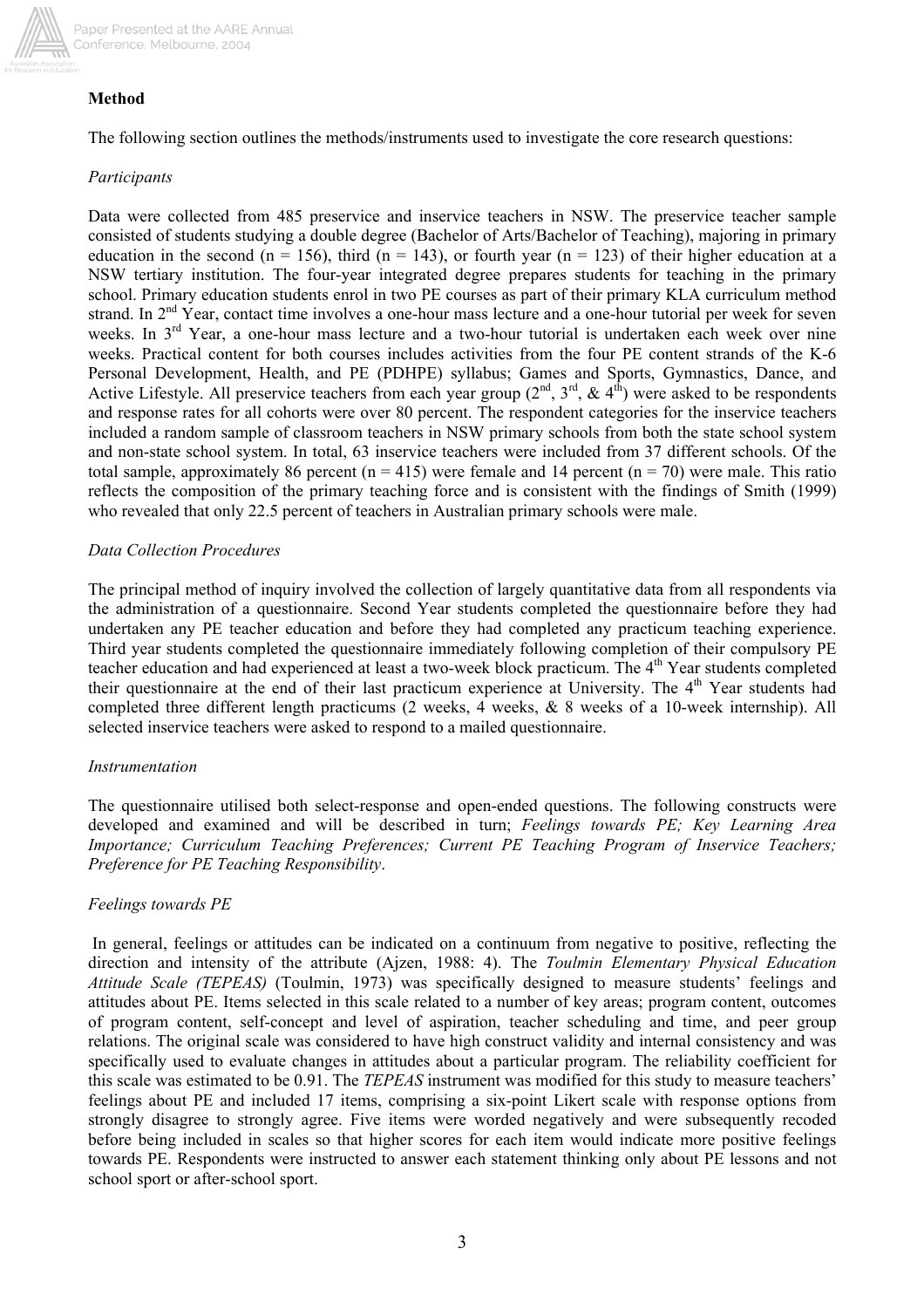

## *Key Learning Area Importance*

The primary school curriculum ranking scale was designed to determine respondents' perceptions of importance for all KLAs of the primary curriculum. Respondents ranked each KLA from '*most important*', to '*least important'*. For the purpose of this study, the position of PE on the ranking scale was examined and reflected respondents' perceptions regarding the value of PE relative to other KLAs. A score between one and six was specified for each respondent depending on where they ranked PE. For example, if a respondent believed PE was the most important KLA for a child to study, they would receive a score of six. This pattern continued until a score of one would be obtained for a respondent perceiving PE as the least important KLA for children to study.

### *Curriculum Teaching Preferences*

Respondents' teaching preferences within the K-6 curriculum were assessed. The *Subject Preference Inventory* (SPI) (Markle, 1978) was modified to focus specifically on PE and required a forced selection. It was considered useful because classroom teachers may develop preferences for the subjects they teach. Markle stated that teachers' preferences for various subjects may affect the quantity and quality of instruction they provide and ultimately, student learning and attitudes. As such the SPI was used to determine teaching preference. Markle noted that teaching preference may become an "important component in the evaluation of teacher training programs" (p.519), and reported that SPI was a valid and reliable measure of teaching preference. In the current study, respondents were asked to indicate whether they preferred to teach PE to the five other KLAs in the primary curriculum. For example, respondents were asked to circle either PE or English, PE or Creative and Practical Arts, and so on, for all KLAs in the primary curriculum. Respondents preferring to teach PE rather than another KLA were given one point. If a respondent preferred to teach PE over all other KLAs they would receive a score of five. If a respondent preferred to teach all other KLAs over PE they would receive a score of zero.

### *Current Teaching*

Inservice teachers were asked to indicate the quality and quantity of their current PE program. They were also asked to describe the range of activities offered in their program. Some questions were adapted from the *Pre-Service Teacher Education and Physical Education in NSW Primary Schools Survey* developed by O'Connell (1984).

### *Preference for PE Teaching Responsibility*

The last category of questions asked respondents to indicate their preference for the teaching responsibility of primary school PE. That is, they were asked to indicate (i) whether they thought specialists should be employed and why and (ii) what role a specialist should have, if any, in the implementation of the PE curriculum.

### *Data Analysis*

Simple univariate analyses were used to screen the data. A normality check was undertaken for discrete variables to ensure distributions were not seriously skewed. *LISREL8* was used to establish one-factor congeneric measurement models to assess item reliability, determine scale reliability and to develop factor score regression values for computing constructs. Frequency distributions and other descriptive statistics were also examined. Pearson Product Moment correlation coefficients were generated to establish bivariate relationships between variables. Several statistical tests were used to analyse the relationships among selected variables including t-tests and analysis of variance. Independent sample t-tests were utilised to contrast mean scores for variables between males and females. A one-way analysis of variance with post-hoc comparisons was used to examine significant differences between and within cohorts. Scheffe's t-test for multiple comparisons was utilised in this investigation, helping to reduce Type I error. Themes and patterns for open-ended responses were identified and responses were matched that were conceptually consistent with one of the themes. Themes were revised through continual comparison of responses. All responses were coded, including those from respondents who offered multiple responses.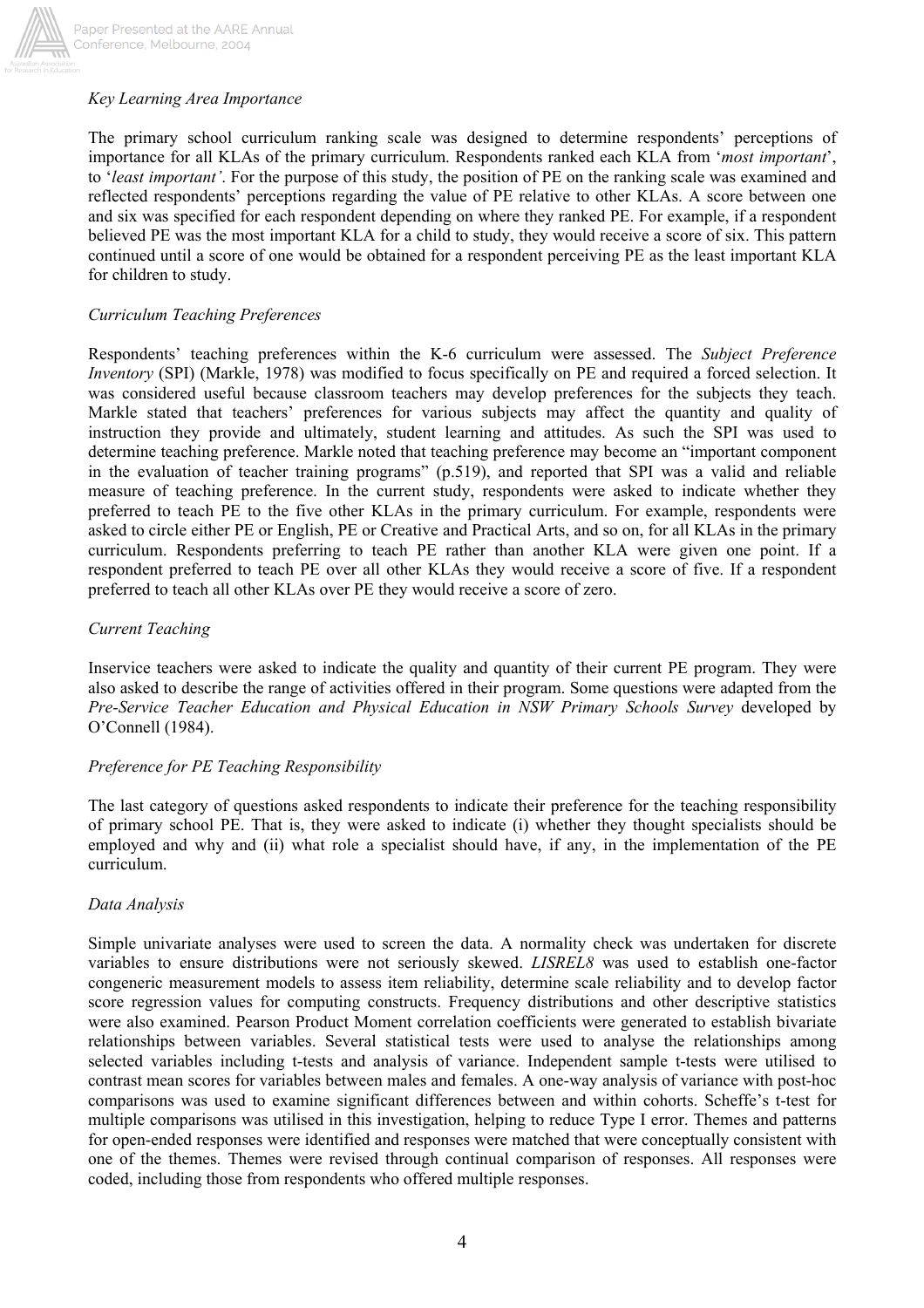

### **Results**

## *Attitudinal Constructs Relating to PE*

Factor analysis of the *TEPEAS* instrument produced two separate factors: *Beliefs in the Benefits of PE* (example item - 'PE encourages lifelong exercise habits') and *Attitude to Teaching PE* (example item - 'I am generally enthusiastic about teaching PE'). Construct reliability was calculated as 0.869 and 0.917 respectively.

Overall, respondents generally agreed that PE is beneficial for students in physical health, social, and mental health domains. No gender differences emerged. The 3<sup>rd</sup> Year and 4<sup>th</sup> Year preservice teachers and inservice teachers possessed significantly stronger beliefs than the 2<sup>nd</sup> Year preservice teachers about the benefits of PE (see Table 1). Similarly, respondents generally slightly agreed or agreed with positively worded statements regarding attitudes to PE. There were significant gender and cohort differences for the *Attitude to Teaching PE* construct. Males scored significantly higher than females while examination of cohort differences revealed a pattern of progressively higher scores through preservice education. Inservice teachers recording significantly lower scores than 4<sup>th</sup> Year preservice teachers (refer to Table 1).

## **Table 1 Results for the** *Belief in the Benefits of PE and Attitude to Teaching PE* **Constructs**

| <b>Range:</b> $1 - 6$ | <b>Belief in the Benefits of PE</b>                                                                                                                          | <b>Attitude to Teaching PE</b>                                                                                                                               |  |  |  |
|-----------------------|--------------------------------------------------------------------------------------------------------------------------------------------------------------|--------------------------------------------------------------------------------------------------------------------------------------------------------------|--|--|--|
| Gender                | $t(483)=0.039$ , $p = 0.969$<br>Male(n=70) = $4.83(0.70)$<br>Female $(n=415) = 4.84(0.72)$                                                                   | $t(483) = 3.01$ , $p = 0.003$<br>Male $(n=70) = 5.24(0.86)$<br>Female $(n=415) = 4.86(0.98)$                                                                 |  |  |  |
| <b>Cohort</b>         | $F(3, 481) = 10.84, p = 0.000$<br>$2nd$ (n=156) = 4.58(0.67)<br>$3^{rd}$ (n=143) = 4.90(0.71)<br>$4^{th}$ (n=123) = 5.01(0.72)<br>$Ins. (n=63) = 4.96(0.63)$ | $F(3,481) = 7.28$ p= 0.000<br>$2^{nd}$ (n=156) = 4.72(0.98)<br>$3^{rd}$ (n=143) = 4.92(0.98)<br>$4^{th}$ (n=123) = 5.24 (0.81)<br>$Ins. (n=63) = 4.80(1.11)$ |  |  |  |
|                       | Scheffe<br>$2^{nd} \leftrightarrow 3^{rd}$ , 4 <sup>th</sup> , Ins.                                                                                          | Scheffe<br>$2^{nd} \leftrightarrow 4^{th}$ 4 <sup>th</sup> $\leftrightarrow$ Ins.                                                                            |  |  |  |

\* Note:  $\leftrightarrow$  indicates groups that were significantly different.

*Perceptions about the Importance of PE (Relative to Other KLAs) and Teaching Preferences and PE* 

In the current study, mean scores indicated that PE was ranked fourth overall behind English, Maths and HSIE and above S & T and CAPA. Table 2 reveals group differences for the PE ranking score. No significant differences were apparent for gender. The  $3<sup>rd</sup>$  Year preservice teachers ranked PE significantly higher than the 2<sup>nd</sup> Year preservice teachers.

Respondents were also asked to indicate whether they would prefer to teach PE compared with each of the other KLAs and a teaching preference score was calculated. In general, respondents would prefer to teach other KLAs to PE. Males scored significantly higher on the teaching preference measure than females. It is evident that the 3<sup>rd</sup> Year cohort had a higher preference for teaching PE than both the 2<sup>nd</sup> Year and 4<sup>th</sup> Year groups (refer Table 2).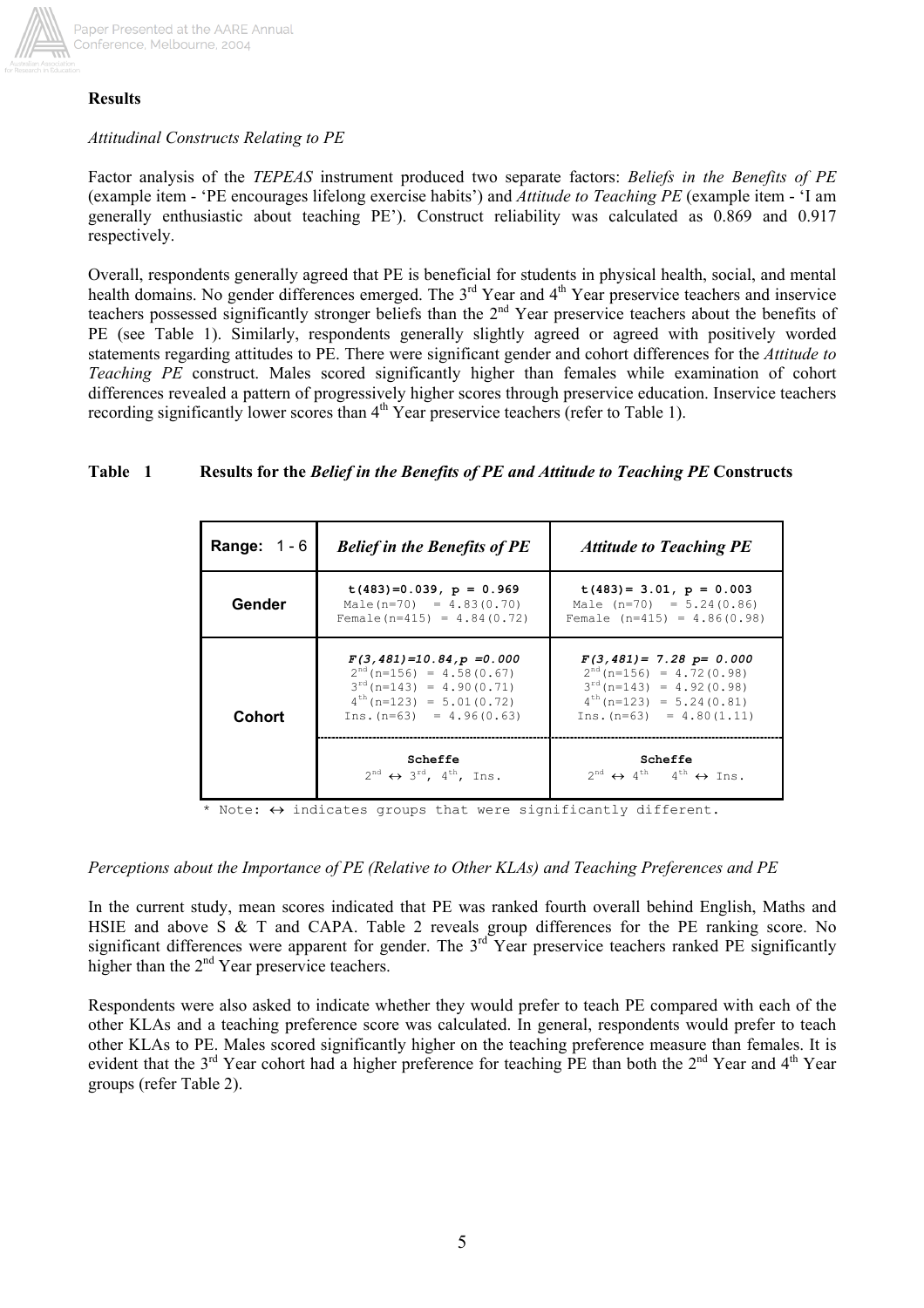

## **Table 2 Results for the** *PE Importance Ranking* **and** *PE Teaching Preference* **Variable**

|        | <b>PE Importance Ranking Variable</b><br><b>(Range:</b> $1 - 6$ )                                                                                                   | <b>PE Teaching Preference Variable</b><br><b>(Range:</b> $1 - 5$ )                                                                                                 |
|--------|---------------------------------------------------------------------------------------------------------------------------------------------------------------------|--------------------------------------------------------------------------------------------------------------------------------------------------------------------|
| Gender | $t(87) = 1.72$ , $p = 0.088$<br>Male $(n=70) = 3.01(1.30)$<br>Female $(n=415) = 2.73(1.11)$                                                                         | $t(483) = 6.85$ , $p = 0.000$<br>$Ma(n=70) = 2.64(1.52)$<br>Fe $(n=415) = 1.47(1.29)$                                                                              |
| Cohort | $F(3, 481) = 3.93$ , $p = 0.009$<br>$2^{nd}$ (n=156) = 2.60(1.25)<br>$3^{rd}$ (n=143) = 3.00 (1.13)<br>$4^{th}$ (n=123) = 2.67(0.96)<br>$5^{th}(n=63) = 2.90(1.13)$ | $F(3,481) = 7.20$ , $p = 0.000$<br>$2^{nd}$ (n=156) = 1.35(1.27)<br>$3^{rd}$ (n=143) = 2.03(1.54)<br>$4^{th}$ (n=123) = 1.46(1.25)<br>$5^{th}$ (n=63) = 1.81(1.35) |
|        | Scheffe<br>$2^{nd} \leftrightarrow 3^{rd}$                                                                                                                          | Scheffe<br>$2^{nd} \leftrightarrow 3^{rd} 3^{rd} \leftrightarrow 4^{th}$                                                                                           |

\* Note:  $\leftrightarrow$  indicates groups that were significantly different.

Numbers and percentages for all groups and KLAs are included in Table 3. Table 3 illustrates that for nearly all cohorts and KLAs, respondents preferred to teach other KLAs than PE. Only the results for the inservice group revealed a higher teaching preference percentage for PE over another KLA, preferring to teach PE over S & T.

| Cohort                 | $2^{nd}$<br>$(n=156)$ |       | $3^{rd}$<br>$(n=143)$ |       | $4^{th}$<br>$(n=123)$ |       | Inservice<br>$(n=63)$ |       | $n = 485$           |       |
|------------------------|-----------------------|-------|-----------------------|-------|-----------------------|-------|-----------------------|-------|---------------------|-------|
| Teaching<br>Preference | Other<br>KLA          | PE    | Other<br><b>KLA</b>   | PE    | Other<br><b>KLA</b>   | PE    | Other<br>KLA          | PE    | Other<br><b>KLA</b> | PE    |
| S & T                  | 62.2%                 | 37.8% | 51.7%                 | 48.3% | 55.3%                 | 44.7% | 47.6%                 | 52.4% | 55.5%               | 44.5% |
| <b>ENG</b>             | 75.6%                 | 24.4% | 69.9%                 | 30.1% | 87.0%                 | 13.0% | 79.4%                 | 20.6% | 77.3%               | 22.7% |
| <b>MATHS</b>           | 69.2%                 | 30.8% | 61.5%                 | 38.5% | 74.8%                 | 25.2% | 77.8%                 | 22.7% | 69.5%               | 30.5% |
| <b>HSIE</b>            | 78.8%                 | 21.2% | 56.6%                 | 43.4% | 74.8%                 | 25.2% | 55.6%                 | 44.7% | 68.2%               | 31.8% |
| CAPA                   | 78.8%                 | 21.2% | 57.3%                 | 42.7% | 61.8%                 | 38.2% | 58.7%                 | 41.3% | 65.6%               | 34.4% |

| Table 3 | <b>Primary Curriculum KLA Teaching Preference Relating to PE - Cohort Comparison</b> |  |
|---------|--------------------------------------------------------------------------------------|--|
|         |                                                                                      |  |

# *Current PE Teaching Program of Inservice Teachers*

Results indicated that approximately 32 percent of classroom teachers taught PE more than three times a week, 54 percent taught PE once a week and 14 percent did not teaching PE on a regular basis. Table 4 displays information regarding the teaching programs of inservice teachers (n=63). It is evident that most inservice teachers (approximately 70%) had limited variety in their programs.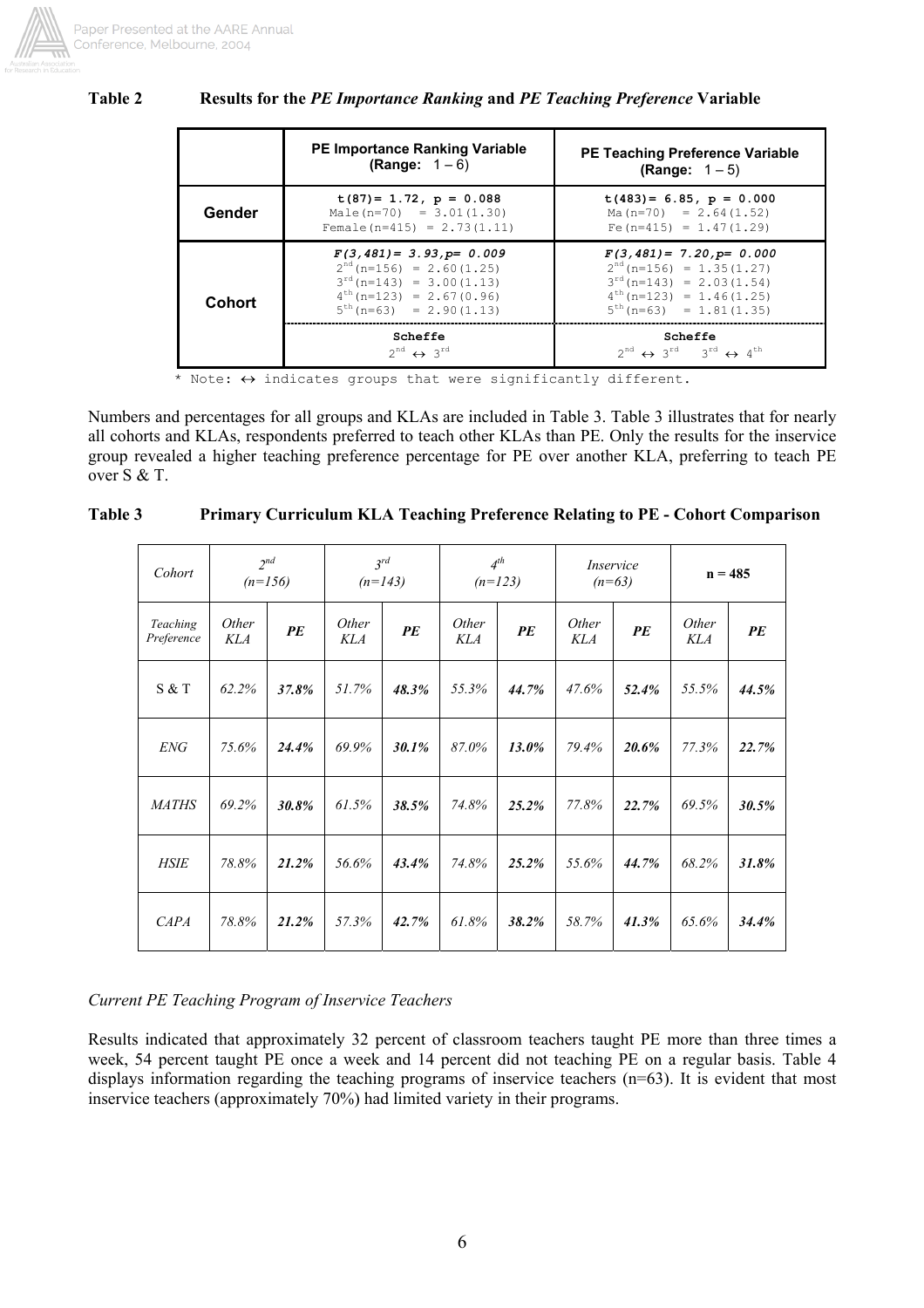

## **Table 4 Description of Teaching Programs for Inservice Teachers**

| Wide range of activities in areas of games, gymnastics and dance            | $30.2\%$ |
|-----------------------------------------------------------------------------|----------|
| Limited variety but includes activities in more than one area               | 44.4%    |
| Includes only activities in which you are reasonably familiar and confident | 19%      |
| Limited variety for any other reason                                        | 6.3%     |

Inservice teachers were also asked to indicate the major factors inhibiting the delivery of their PE program. Results indicated that 76.0 percent of the inservice sample believed insufficient time was the major barrier for teaching PE regularly. As identified in the literature, a common reason that many non-specialist teachers provide for not teaching PE is a lack of time. As the classroom teacher is hindered by a crowded curriculum, it was suggested that a specialist may facilitate the implementation of regular PE:

*Classroom teachers do not have the time to teach effectively all the KLAs. Unfortunately PE is the first KLA to suffer because of the time involved. (Female, Inservice)* 

Other reasons provided included insufficient training (13%), lack of personal experience (7%), and inadequate facilities (4%).

## *Preference for PE Teaching Responsibility*

In the present study, almost all inservice teachers (91.5%) indicated that they would support the introduction of specialist PE teachers. As a group, the preservice teachers were not as supportive. The 4<sup>th</sup> Years were the most undecided cohort with 53.0 percent supporting the employment of a specialist compared to 75.7 percent of 3<sup>rd</sup> Year students and 58.9 percent of 2<sup>nd</sup> Year students. Overall, 66.7% of respondents would support the employment of a specialist PE teacher in the primary school. Respondents were also asked to indicate the level of PE specialist appointment they would prefer. Nearly all respondents (98%) agreed that specialists should be involved in some capacity. Responses indicated employment on a 'part-time basis' to be the preferred level of appointment (43.8%), followed by full-time basis support (28.8%) and occasional consultative basis support (24.9%). Only 2.5 percent suggested that specialists were not necessary. Overall, 72.6 percent of the sample believed that specialists should be employed on at least a part-time basis.

Additionally, respondents were asked to provide reasons for and against the introduction of specialist PE teachers in the primary school. A representative selection of the substantial amount of open-ended responses to this question will now be reviewed.

### *Reasons Given FOR Specialist Employment*

The most common reason given for the employment of specialists in the primary school was that specialists had completed more extensive training and possessed greater levels of expertise than non-specialists:

*I feel that they would be much more knowledgeable and would be able to teach it much better (Female, 3rd Year)* 

Others recognised a lack of experience and competence in sports as a sign of poor levels of expertise:

*For me, I cannot swim and have never played sports - I cannot provide to students what they need from PE - I'm sure there are a lot of teachers like me. (Female, 3rd Year)* 

The third most substantial reason provided for the introduction of specialist teachers was that specialists would be more interested and gain more enjoyment from teaching PE than non-specialists. It was evident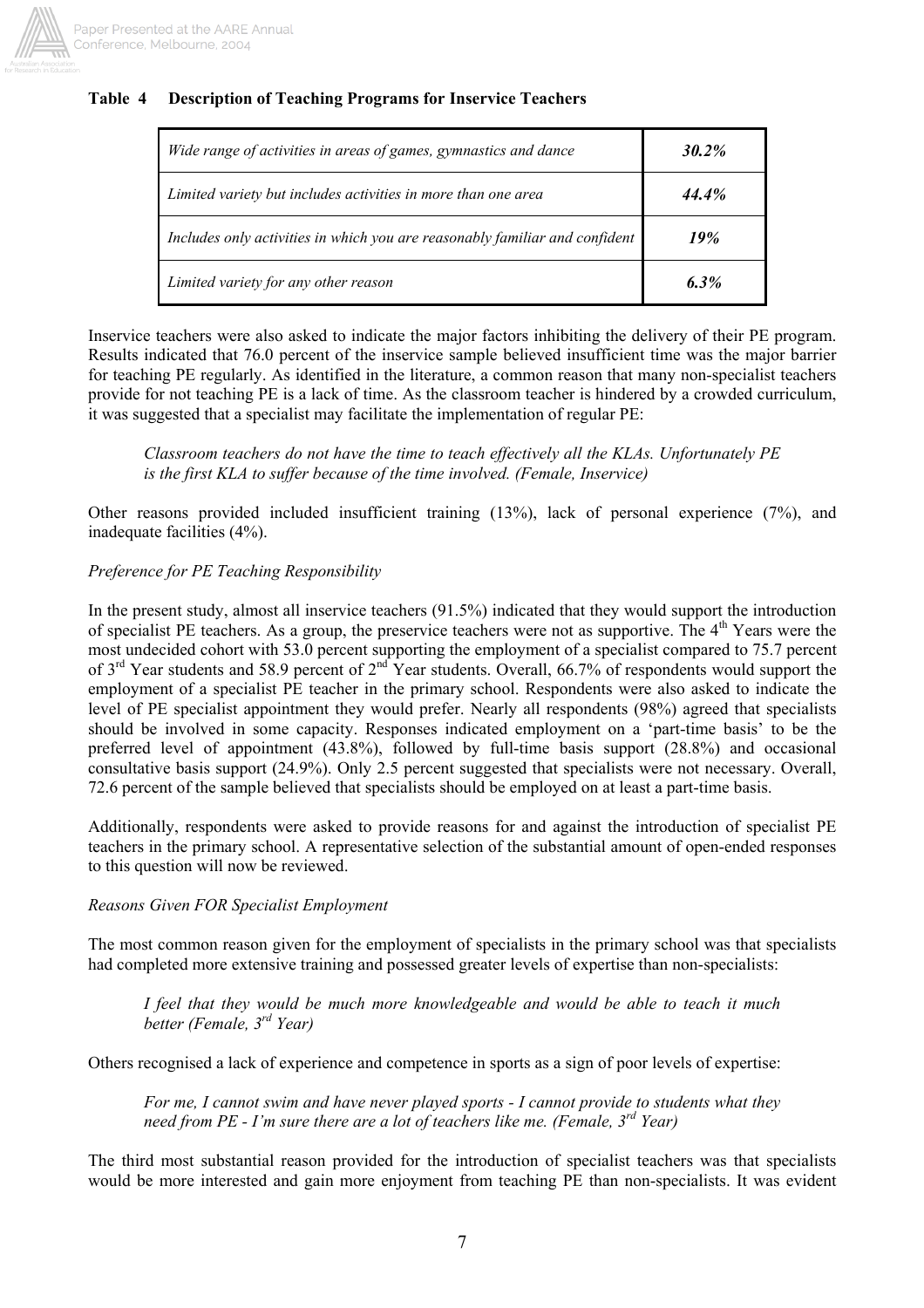

that a number of respondents believed some non-specialist teachers lacked enthusiasm and ability in PE teaching:

*Too many primary teachers have no idea of the importance of PE because they are lazy or don't like PE, they do not teach it adequately. (Female, 2nd Year)* 

And:

*PE is often a tack on soft subject and it shouldn't be. PE is a waste of time when you have untrained, unmotivated, unenthusiastic teachers who hate PE. (Male, Inservice)*

*Reasons Given AGAINST Specialist Employment* 

A number of respondents, particularly preservice, were against the notion of introducing specialist PE teachers into primary schools. Commonly, respondents indicated they felt confident and capable enough to teach PE:

*We can do the job as K-6 teachers. I love the stability of 1 teacher in the class setting. (Male, 4th Year)* 

The second most common reason given was that some generalist teachers are personally interested and would enjoy teaching PE:

*I really enjoy teaching sport - it is a stress release for me, I am good at teaching skills/games. (Female, 4th Year)* 

Some respondents referred to the holistic and integrated nature of the primary school learning environment as a significant consideration that is difficult to account for when PE teachers are employed in the primary school:

*Would prefer more training to help improve my own teaching of PE as I don't see it as something isolated from other KLAs, but an integrated part of the curriculum, eg// coordination improves reading, fitness improves concentration. (Female, Inservice)*

This holistic delivery is based on a model of one teacher per class where often the teacher is more familiar with individual students and vice versa:

*The class teacher knows the children better and will be able to individually assist the children better with each activity (and getting involved myself would be great). (Female, 2nd Year)* 

Additionally, a number of respondents recognised the need for a specialist to instruct in the 'more difficult' content areas, that is, most notably gymnastics and aquatics:

*A teacher and a specialist should teach both. I believe the teacher and specialist should work co-operatively so that the specialist knowledge and skills are used beneficially, but also the teacher's role should be active in all aspects of students' education (Female, 3rd Year)* 

## *Relationship between Key Variables*

Table 5 displays the correlation matrix for a number of key variables measured in the study. The matrix is split between preservice and inservice teachers, given the differences in results expected. Significant and positive correlations were established between many key variables. For preservice teachers, it is reasonable to suggest that those respondents who possessed more positive feelings towards PE were also more likely to believe PE was an important KLA and have a preference for teaching PE to other KLAs. Those preservice teachers who possessed a more positive attitude to teaching PE and greater preference for the teaching of PE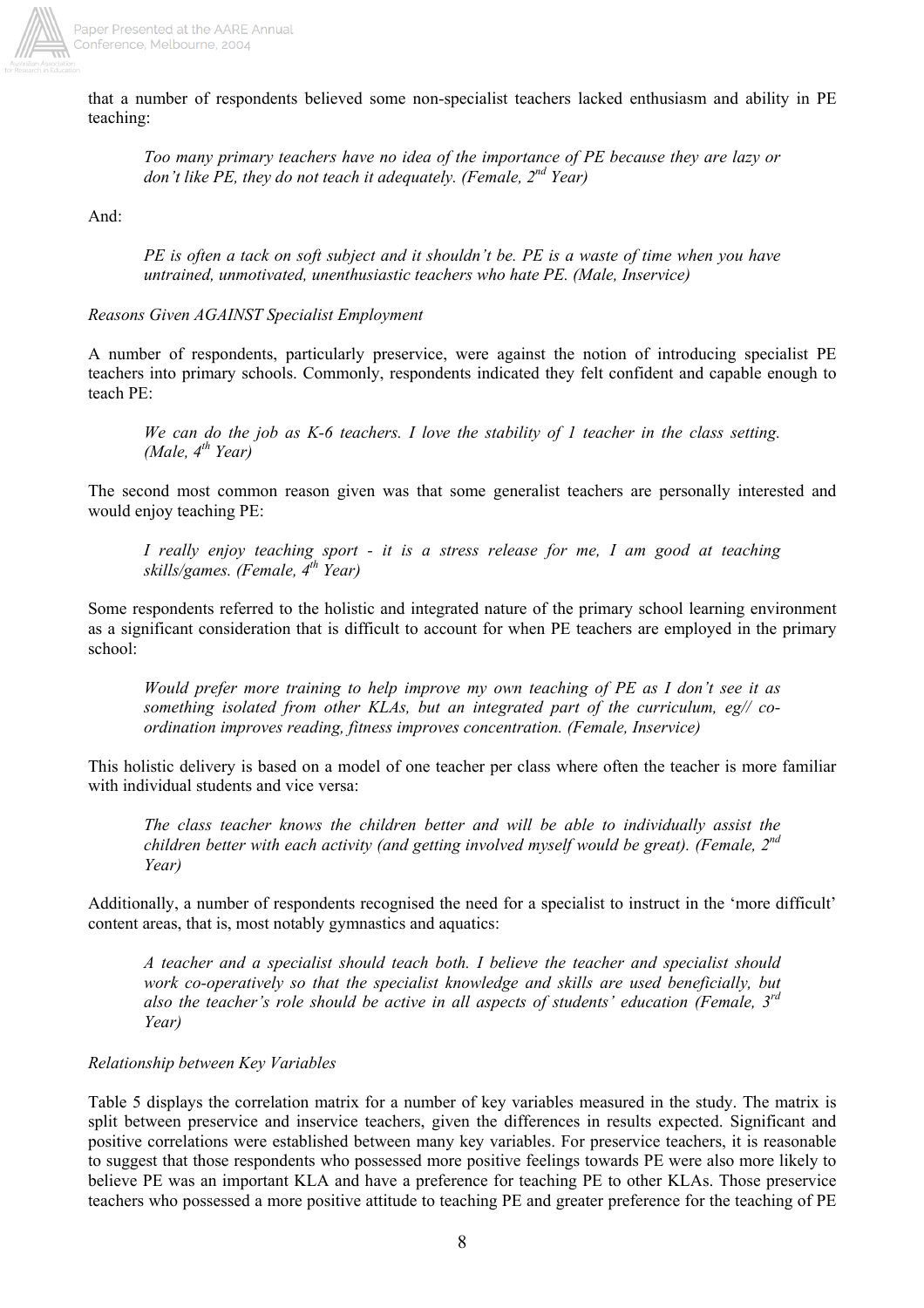

were less inclined to believe a PE specialist was needed. Results were similar for inservice teachers, however, no significant relationships were found between the *PE importance ranking* variable and either the *Attitude to Teaching Physical Education* or the *Preference for Teaching PE variable*. Notably, the current *PE Teaching Program* variable was significantly correlated with the *Attitude to Teaching Physical Education* and *Preference for Teaching PE* variables.

# **Table 5 Correlation Matrix - Split for Preservice and Inservice Teachers**

|            | Inservice |
|------------|-----------|
| Preservice |           |

|                                 |                                          | Belief in<br>Benefits of PE  | Attitude to<br>Teaching PE   | Importance<br>ranking - PE   | Preference for<br>teaching PE | Preference for<br>PE specialist | PE Program                     |
|---------------------------------|------------------------------------------|------------------------------|------------------------------|------------------------------|-------------------------------|---------------------------------|--------------------------------|
| Belief in Benefits<br>of PE     |                                          |                              | $58**$                       | $26*$                        | $32*$                         | 06                              | $00\,$                         |
| Attitude to<br>Teaching PE      |                                          | $60**$                       |                              | 23                           | $58**$                        | $-04$                           | $34**$                         |
| for PE                          | Importance ranking                       | $29**$                       | $42**$                       |                              | 24                            | $-07$                           | 03                             |
| Preference for<br>teaching PE   |                                          | $31**$                       | $47**$                       | $48**$                       |                               | 00                              | $27*$                          |
| Preference for PE<br>specialist |                                          | $-02$                        | $-23**$                      | $-0.5$                       | $-11*$                        |                                 | $33*$                          |
| Pre-<br>service                 | Mean<br>SD.<br>$\boldsymbol{n}$<br>Range | 4.95<br>0.64<br>422<br>$1-6$ | 4.69<br>0.88<br>422<br>$1-6$ | 2.75<br>1.14<br>422<br>$1-6$ | 1.61<br>1.39<br>422<br>$1-5$  | 1.37<br>0.48<br>394<br>$1 - 2$  | NA                             |
| $In-$<br>service                | Mean<br>SD<br>$\boldsymbol{n}$<br>Range  | 5.08<br>0.56<br>63<br>$1-6$  | 4.54<br>0.96<br>63<br>$1-6$  | 2.90<br>1.13<br>63<br>$1-6$  | 1.81<br>1.35<br>63<br>$1-5$   | 1.08<br>0.28<br>59<br>$1 - 2$   | 6.70<br>2.99<br>63<br>$1 - 12$ |

 *a Pearson correlation coefficients and 2-tailed significance were used for tests (x 100)*

 *b \* (Correlation is significant at the 0.05 level; 2-tailed) \*\* (Correlation is significant at the 0.01 level; 2-tailed)*

 *c Preference for PE Specialist Variable: Would you prefer PE Specialists to be employed? 1 = No; 2 = Yes* 

*d PE Program Composite Variable: Multiplication of scores for teaching frequency and scores for program variety. Higher scores represent the delivery of more frequent and varied PE programs.* 

### **Answers to Research Questions**

### *1. What are generalists' feelings towards PE?*

In general, most respondents scored highly on this measure, indicating they believed the teaching of PE may lead to favourable short and long-term benefits for students in physical health, social, lifestyle, and mental health domains. The results support findings of Xiang et al. (2002), Thompson (1996), and Hickey (1992) and suggest that while non-specialists may not feel particularly confident about teaching PE they still recognise its potential value. However, these results contrast with the assertions of others (Brumbaugh, 1987; Downey, 1979; Faucette & Hillidge, 1989) who indicated that non-specialists do not consider PE to be of any value for children. The influence of teacher education in PE for respondents was again a plausible explanation for  $3^{rd}$  Year,  $4^{th}$  Year, and inservice cohorts scoring significantly higher than  $2^{nd}$  Year preservice teachers. Some more recent studies have suggested the positive influence of fields-based PE experiences in preservice education for non-specialists (Ashy & Humphries, 2000; Xiang et al., 2002).

On average, respondents held moderately positive attitudes towards the teaching of PE. Males generally held more positive attitudes to PE than females. Results indicated higher scores for the more advanced cohorts in preservice education. This again suggests that the PE teacher education of generalists was perhaps having some success in improving attitudes about teaching PE. Scores were lower for this construct for practising classroom teachers.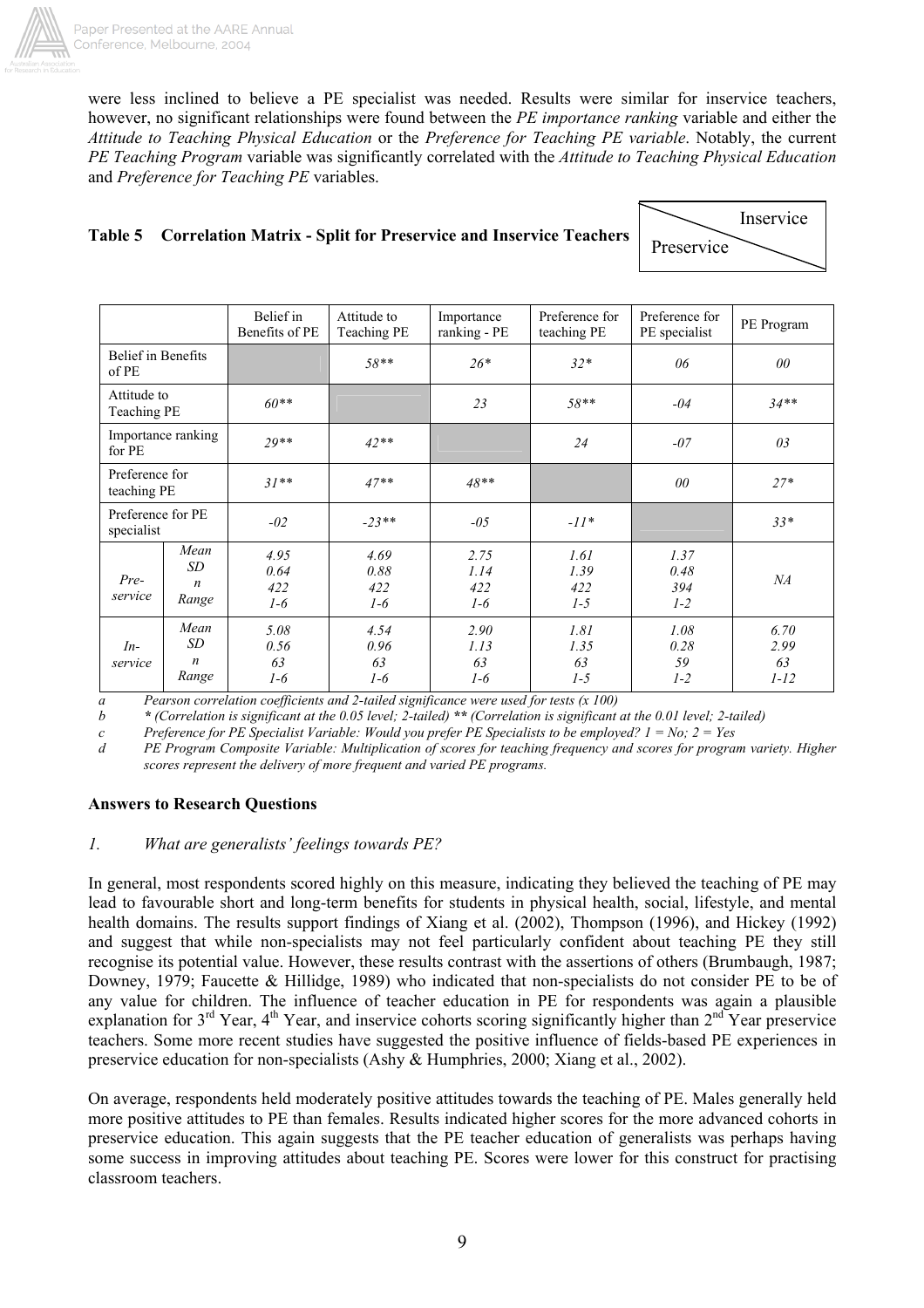

## Paper Presented at the AARE Annual Conference, Melbourne, 2004

# *2. What are the perceptions of generalists with regard to the importance of PE in the primary school setting relative to other KLAs?*

Respondents were asked to rank the six KLAs of the NSW primary curriculum in order of perceived importance for children to study. Overall, PE was considered a generally important component of the curriculum. Mean scores indicated PE was generally ranked fourth behind English, Maths and HSIE in terms of relative importance. These findings are consistent with Williams (1983), cited in Williams (1989b). It is important to note that Williams (1989b) found that non-specialists justified their higher ranking of PE based on a cathartic rationale, rather than a more educationally derived rationale. Hickey (1992) found that 40 percent of classroom teachers value PE as a catharsis, rationalising PE as "a break from formal curriculum" (p.20). Males ranked PE significantly higher than females, suggesting that males value the contribution of PE to the curriculum more than females.

The possible influence of preservice education in PE may offer some explanation for the preservice teachers' results. The 3<sup>rd</sup> Year cohort ranked PE significantly higher than the  $2^{\text{nd}}$  Year cohort. It is possible that 3<sup>rd</sup> Year students held higher perceptions of the importance of PE because they had just finished the last of their two courses in PE at university. The rationale, aims, and importance of PE had recently been presented to 3<sup>rd</sup> Year students, whereas 2<sup>nd</sup> Year students had not completed any courses in PE at the time of questionnaire administration.

### *3. What are the perceptions of generalists with regard to their teaching preferences concerning PE and other KLAs?*

Respondents were asked to indicate their preference for teaching PE against the five other KLAs of the NSW primary curriculum. In general, respondents would prefer not to teach PE if given the choice between teaching PE and another KLA. This was confirmed for all cohorts. As with the PE ranking score, males scored significantly higher on the teaching of PE preference measure than females. Third Year students scored higher than both  $2<sup>nd</sup>$  Year and  $4<sup>th</sup>$  Year students. Fourth Year students had just completed a teaching internship, where it is possible that PE was infrequently taught and lacked variety, impacting on their teaching preferences. Overall, PE teacher education may have assisted the development of higher opinions concerning the value of PE in the primary curriculum.

- *4. a. How frequently were PE lessons taught and what type of programs were offered by inservice teachers?* 
	- *b. What are the major inhibitors to successful implementation of K-6 PE programs?*

It was found that the majority of inservice teachers teach PE once a week or less and that their programs offer little variety in activities for students. The two greatest inhibiting factors to the effective implementation of frequent PE lessons were insufficient time and insufficient training. Previously, Cundiff (1990) reported that classroom teachers cited other teaching responsibilities and perceptions of lack of expertise as inhibiting factors.

# *5. Do respondents favour the employment of PE specialists in primary schools?*

In the present study, inservice teachers overwhelmingly indicated they would support the introduction of specialist PE teachers in primary schools. The majority of respondents supported the notion that PE specialists should be employed in primary schools, at least on a part-time basis. The level of adequacy of teacher training in PE was a substantial factor in many reasons provided both for and against the employment of specialists. Most of reasons supplied for specialist employment were in some way related to teacher training in PE; greater expertise, increased attainment of student outcomes, longer or more intensive training, qualified instruction. Furthermore, a number of responses against specialist employment noted that if training were increased they would feel more capable.

Overall, it is evident that the provision of PE lessons in primary schools requires either specialist teachers or an increase in training for non-specialist teachers. This appears to be the consensus shared by preservice and inservice teachers. Non-specialists seem to be well aware of their personal limitations and weaknesses in PE teaching. Thompson (1996) and Kerr and Rodgers (1981) reported similarly high support from non-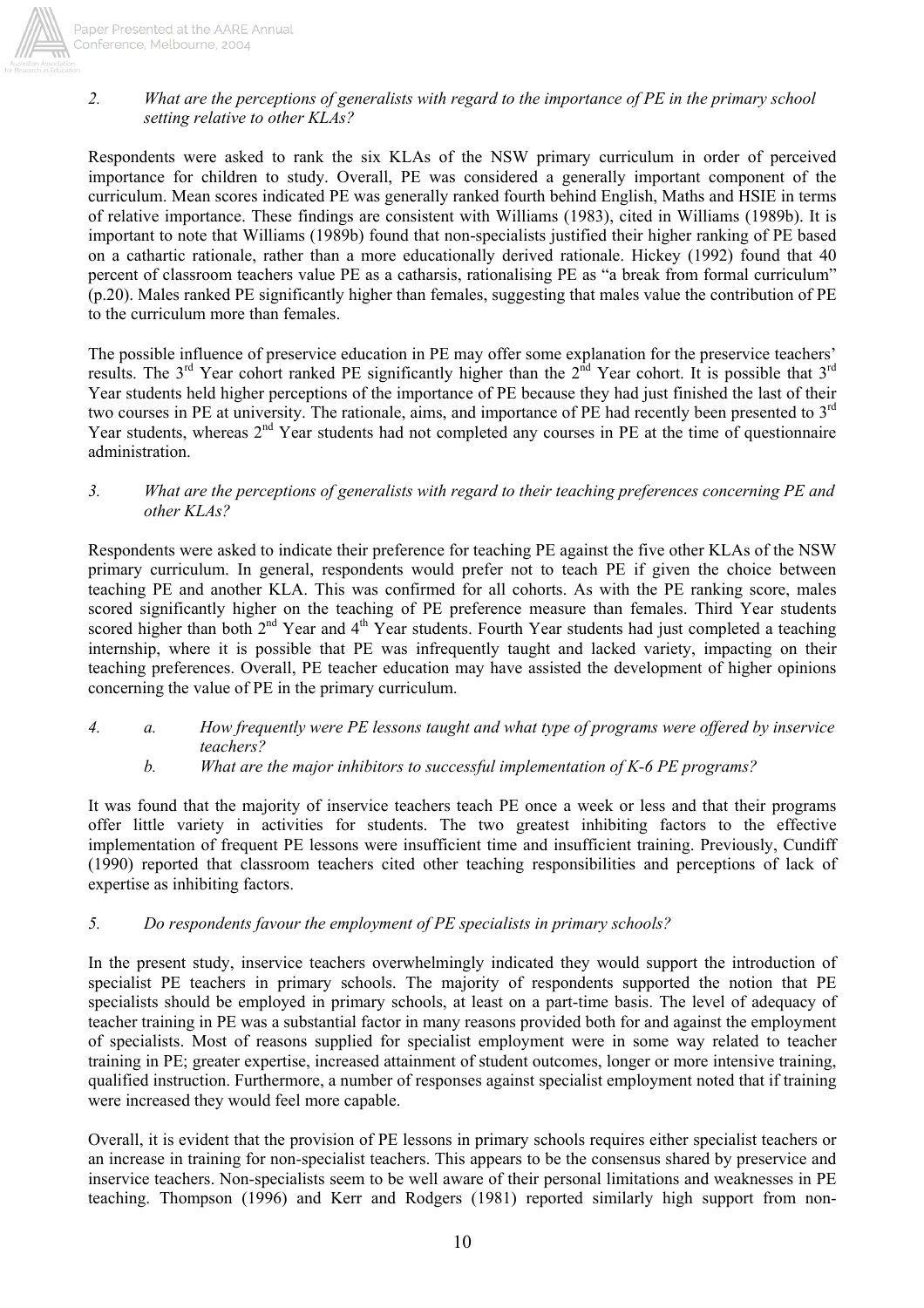

specialists for the introduction of PE specialists in primary schools. However, non-specialist preservice teachers were not as supportive of the full-time employment of PE specialists. This may be because preservice teachers are more optimistic and enthusiastic about their abilities to teach PE, being less aware of the challenges inherent with the implementation of the K-6 syllabus. Potential inhibiting factors for inservice teachers may include the crowded curriculum, inadequate facilities and resources, and lack of expertise.

### *6. What is the relationship between all attitudinal variables relating to PE, preferences for PE teaching responsibility and type of PE programs delivered (for inservice teachers)?*

Some significant relationships emerged when key variables were examined for preservice and inservice teachers. For preservice teachers, respondents who held more positive attitudes to teaching PE and preferred to teach PE to other KLAs also believed it was an important KLA and that PE was beneficial for students. However, despite similar findings for inservice teachers, the much smaller numbers meant that no significant relationships were established between the importance ranking variable and attitude to teaching PE or the preference to teach PE variable. Teachers who held more positive attitudes to teaching PE were also more likely to deliver frequent and varied programs. Interestingly, no significant relationships were found between the PE Program variable and the *Beliefs in the Benefits of PE* or the *PE Importance Ranking* Variable.

## **Conclusion**

A range of implications for professional development (for inservice teachers) and PE teacher education (for preservice teachers) arose from the findings. The role of ongoing professional development was magnified considering the pattern of lower scores for inservice teachers on a range of important variables relating to PE teaching. The interpretation of these results is that inservice teachers' perceptions of the value of PE remain stable, however, their attitudes regarding PE teaching appears to diminish upon experiences in schools. Previous research may provide some explanation for these tendencies. Zeichner and Tabachnick (1981) suggested that many of the effects of teacher education on an individual's attitudes and beliefs are only temporary. They described the 'wash out' effect that occurs during the first years of employment in schools. The importance of early successful teaching experiences is again highlighted to reinforce any favourable improvements in attitudes and perceptions developed during preservice education. Additionally, inservice courses and further support for classroom teachers need to be provided to nullify the 'wash out' effect that has been confirmed, to some extent, in this study. The success and provision of appropriate professional development courses for this purpose should be more extensively researched, as some writers have questioned the influence of these courses on the attitudes and teaching quality of non-specialists (Carney & Chedzoy, 1998; Secker, 1988; Williams, 1979).

Overall, generalist teachers in this study believe that physical education is beneficial for students and that PE is an important KLA in the primary curriculum. However, most would prefer to teach other KLAs than PE, if given the choice, and would prefer specialist teacher involvement in the implementation of PE programs in the primary school. As found in the Senate Inquiry in 1992, it seems there is support for PE in primary schools as a valuable component of the curriculum, but teachers would generally prefer to teach other KLAs for a range of reasons including lack of time, training and expertise. The results of this study indicate that PE specialists would be accepted by most non-specialists as an asset in primary schools. Recommendations for the full-time employment of specialist teachers, as a potential solution to the problems facing primary school PE, must be weighed up against the reality that governments seem largely reluctant to finance such a position. Perhaps it is futile to continue to promote the position of the full-time specialist physical educator in primary schools, particularly considering the lack of success of recent recommendations supporting the introduction of specialists. Unless the employment of specialist teachers on a part-time basis (or at least in an assistant or supervisory role to classroom teachers) is a more economically viable solution, it appears that attention must focus on the preservice and inservice education of the generalist classroom teacher who is currently responsible for the delivery of PE programs in most Australian primary schools.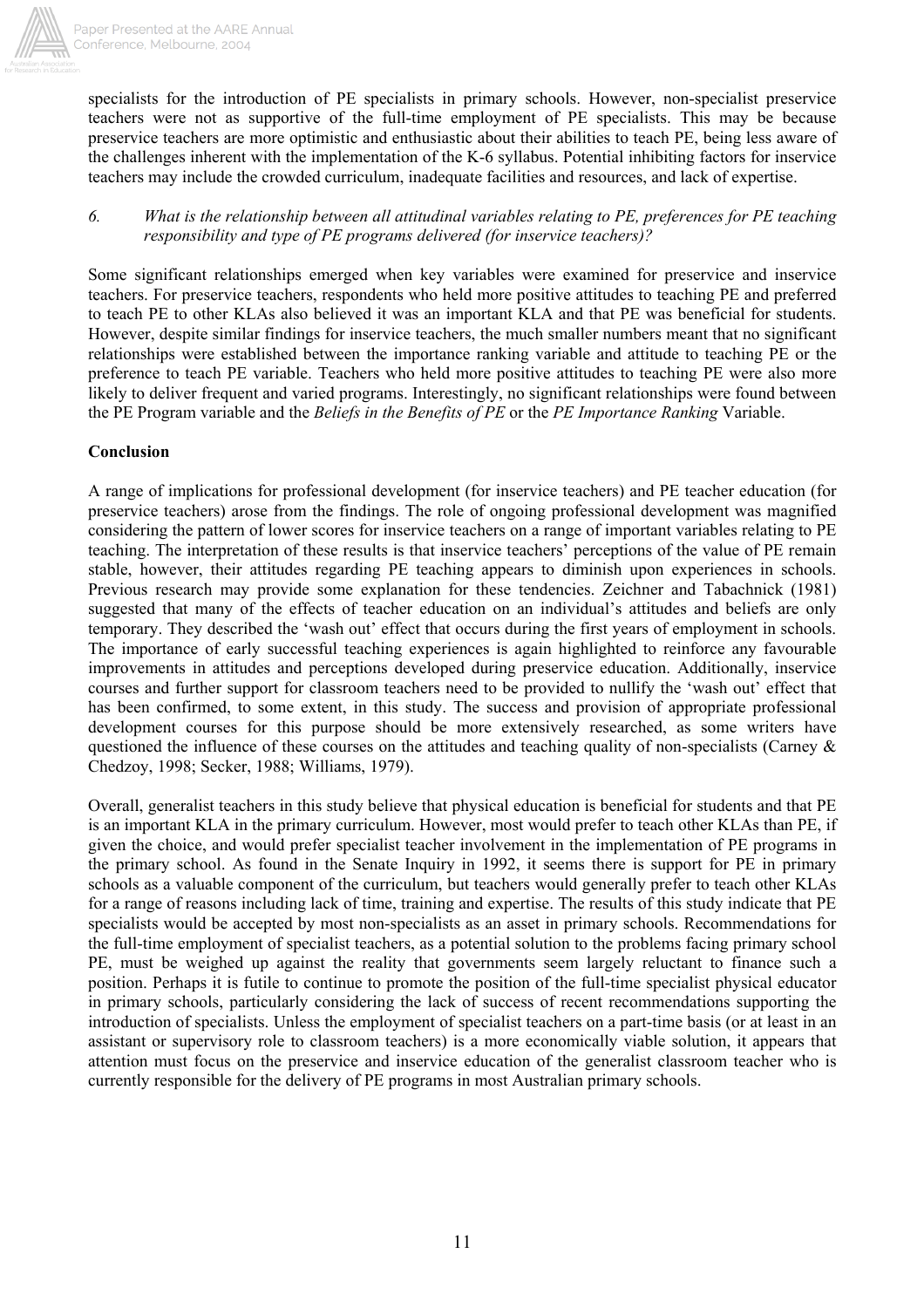

## **References**

- Aicinena, S. (1991). The teacher and student attitudes toward physical education. *The Physical Educator, 48*(1), 28-32.
- Ajzen, I. (1988). *Attitudes, personality and behavior*. Milton Keynes: Open University Press.
- Andrews, J.C. (1987). Problems of school physical education and sport. *FIEP Bulletin*, *57*(4), 7-19.
- Ashy, M., & Humphries, C.A. (2000). "Don't use balloons on windy days": Elementary education majors' perceptions of teaching elementary physical education. *Action in Teacher Education*, *22*(1), 59-71.
- Board of Studies. (1999). *Personal development, health and physical education K-6: Principals' package*. Available from the Board of Studies NSW K-6 Web site, http://www.bosnsw-k6.nsw.edu.au/pdhpe/pdhpe\_index.html
- Brumbaugh, J.I. (1987). A view of physical education: Perceptions of five classroom teachers. *Dissertation Abstracts International, 48(07)*, 1698. (UMI 8719151)
- Carlson, T.B. (1995). We hate gym: Student alienation from physical education. *Journal of Teaching in Physical Education*, *14*(4), 467-477.
- Carney, C., & Chedzoy, S. (1998). Primary student teacher prior experiences and their relationship to estimated competence to teach the national curriculum for physical education. *Sport, Education and Society*, *3*(1), 19-36.
- Cundiff, L.B. (1990). Perceptions and behaviors of classroom teachers concerning elementary physical education. *Kentucky Association for Health, Physical Education Recreation and Dance Journal*, *26*(2), 27:29.
- Curtner-Smith, M.D. (1999). The more things change the more they stay the same: Factors influencing teachers' interpretations and delivery of national curriculum physical education. *Sport, Education and Society*, *4*(1), 75-97.
- Downey, J. (1979). The training in physical education of the non-specialist primary school teacher. *The Bulletin of Physical Education, 15*(1), 5-10.
- Faucette, N., & Hillidge, S.B. (1989). Research findings physical education specialists and classroom teachers. *Journal of Physical Education, Recreation & Dance, 60(7),* 51-54.
- Faucette, N., & Patterson, P. (1989). Classroom teachers and physical education: What they are doing and how they feel about it. *Education*, *110*(1), 108-114.
- Hardman, K. (2000). Threats to School Physical Education! Threats to Sport for all? *Final Report, I.O.C. VII World Congress Sport for All, Sport for All and the Global Educational Challenges* (pp. 57-79). Barcelona, Spain, 19-22 November, 1998.Retrieved March 16, 2001, from http://www.blues.uab.es/olympic.studies/spt/eng/english.pdf
- Hardman, K., & Marshall, J.J. (2001). World-wide survey on the state and status of physical education in schools. In Doll-Tepper, G. (Ed.), *Proceedings of the World Summit on Physical Education*, Berlin 3<sup>rd</sup>-5<sup>th</sup> November, 1999 (pp. 15-37). Berlin:International Council of Sport Science and Physical Education.
- Harrison, P. (1998). Why physical education teachers should reject the new proposals for primary education [Editorial]. *British Journal of Physical Education*, *29*(1), 4-6.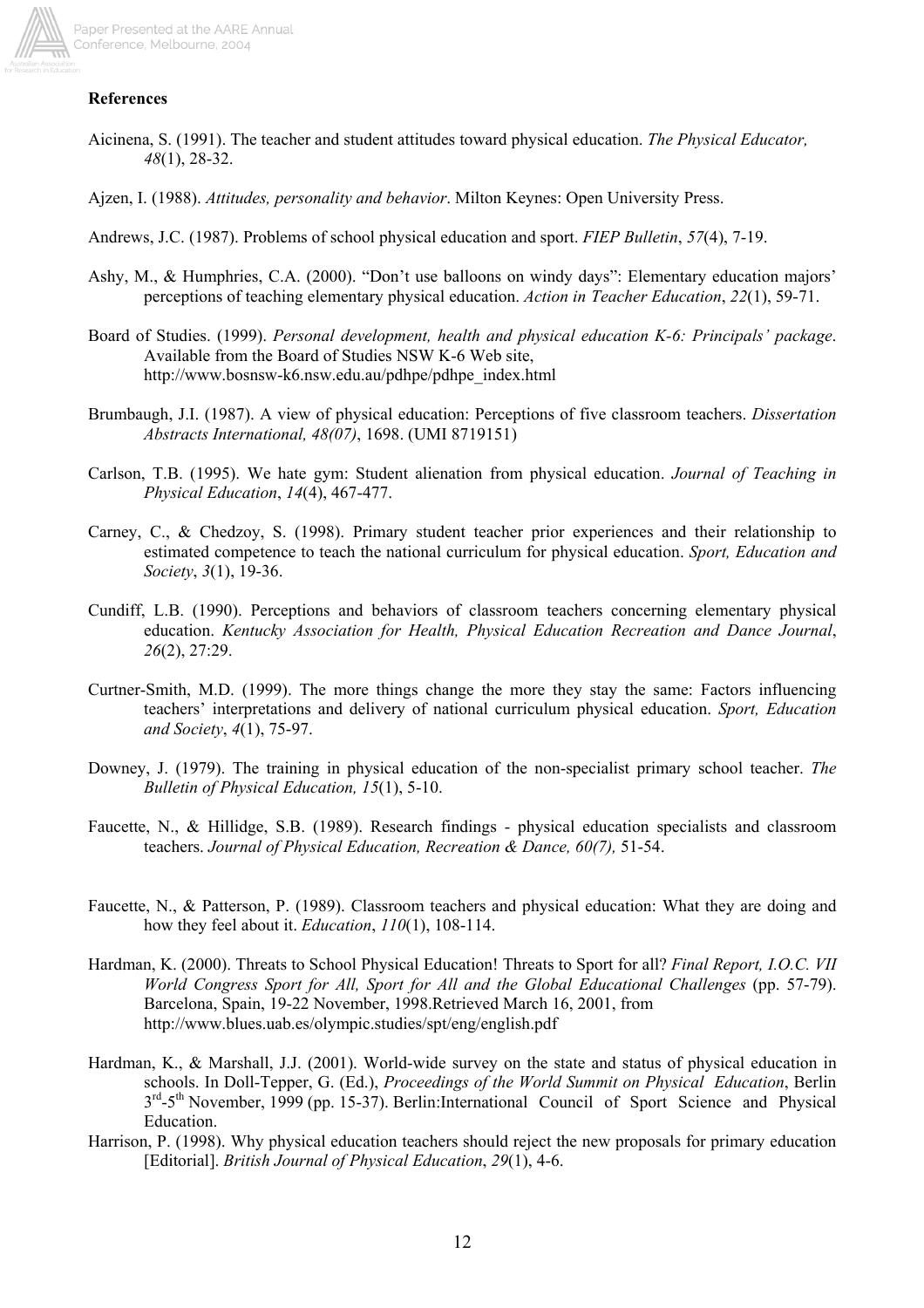

- Hickey, C. (1992). Physical education in Victorian primary schools: A review of current provision. *The ACHPER National Journal, 138*, 18-23.
- Howarth, K. (1987). Initial training in primary physical education no substitute for teamwork. *British Journal of Physical Education*, *18*(4), 152-153.
- Kerr, J.H., & Rodgers, M.M. (1981). Primary school physical education non-specialist teacher preparation and attitudes. *The Bulletin of Physical Education*, *17*(2), 13-20.
- Lawson, H.A. (1983). Toward a model of teacher socialization in physical education: Entry into schools, teachers' role orientations, and longevity in teaching (Pt. 2). *Journal of Teaching in Physical Education*, *3*(1), 3-15.
- Lawson, H., Lawson, B., & Stevens, A. (1982). Meanings and functions attributed to elementary physical education. *Canadian Association for Health, Physical Education and Recreation Journal, 48(4), 3-6.*
- Markle, G.C. (1978). Assessing the validity and reliability of the subject preference inventory with preservice elementary teachers. *Journal of Research in Science Teaching*, *15*(6), 519-522.
- Martens, R. (1996). Turning kids on to physical activity for a lifetime. *Quest*, *48*(3), 303-310.
- Moore, D. (1994). The challenges for sport and physical education in schools. *The ACHPER Healthy Lifestyles Journal*, *41*(1), 23-28.
- Moore, D., Webb, P., & Dickson, S. (1997). Perceptions of preservice primary teachers inteaching personal development, health and physical education. In J.J. Walkuski, S.C. Wright, & S.K.S. Tan (Eds.), *Proceedings of the World Conference on Teaching, Coaching and Fitness Needs in Physical Education and the Sport Sciences* (pp. 144-152). Singapore: AIESEP.
- O'Connell, M. (1984). The practice of physical education in primary schools in New South Wales. In B. Leelarthaepin & E. Chesworth (Eds.), *Fitness in young Australians* (pp. 15-24). Sydney: Human Performance Laboratory.
- Portman, P.A. (1996). Preservice elementary education majors beliefs about their elementary physical education classes (Pt. 1). *Indiana Association for Health, Physical Education, Recreation and Dance Journal, 25*(2) 25-28.
- Secker, A. (1988). In-service provision for primary teachers in the teaching of PE. *The Bulletin of Physical Education*, *24*(3), 13-23.
- Senate Standing Committee on Environment, Recreation and the Arts. (1992). *Physical and Sport Education.* Canberra: The Parliament of the Commonwealth of Australia.
- Silverman, S., & Subramaniam, P.R. (1999). Student attitude toward physical education and physical activity: A review of measurement issues and outcomes. *Journal of Teaching in Physical Education*, *19*(11), 97-125.
- Smith, J. (1999, November). *We need more males in primary teacher education! or do we?* Paper presented at the annual conference of the Australian Association for Research in Education, Melbourne, Victoria.
- Smith, S. (1993). Investigating the physical education curriculum in the primary school. In Proceedings of the AIESEP International Meeting of Experts (pp. 219-232): AIESEP.
- Tabachnick, B.R., & Zeichner, K.M. (1984). The impact of the student teaching experience on the development of teacher perspectives. *Journal of Teacher Education, 35*(6), 28-36.